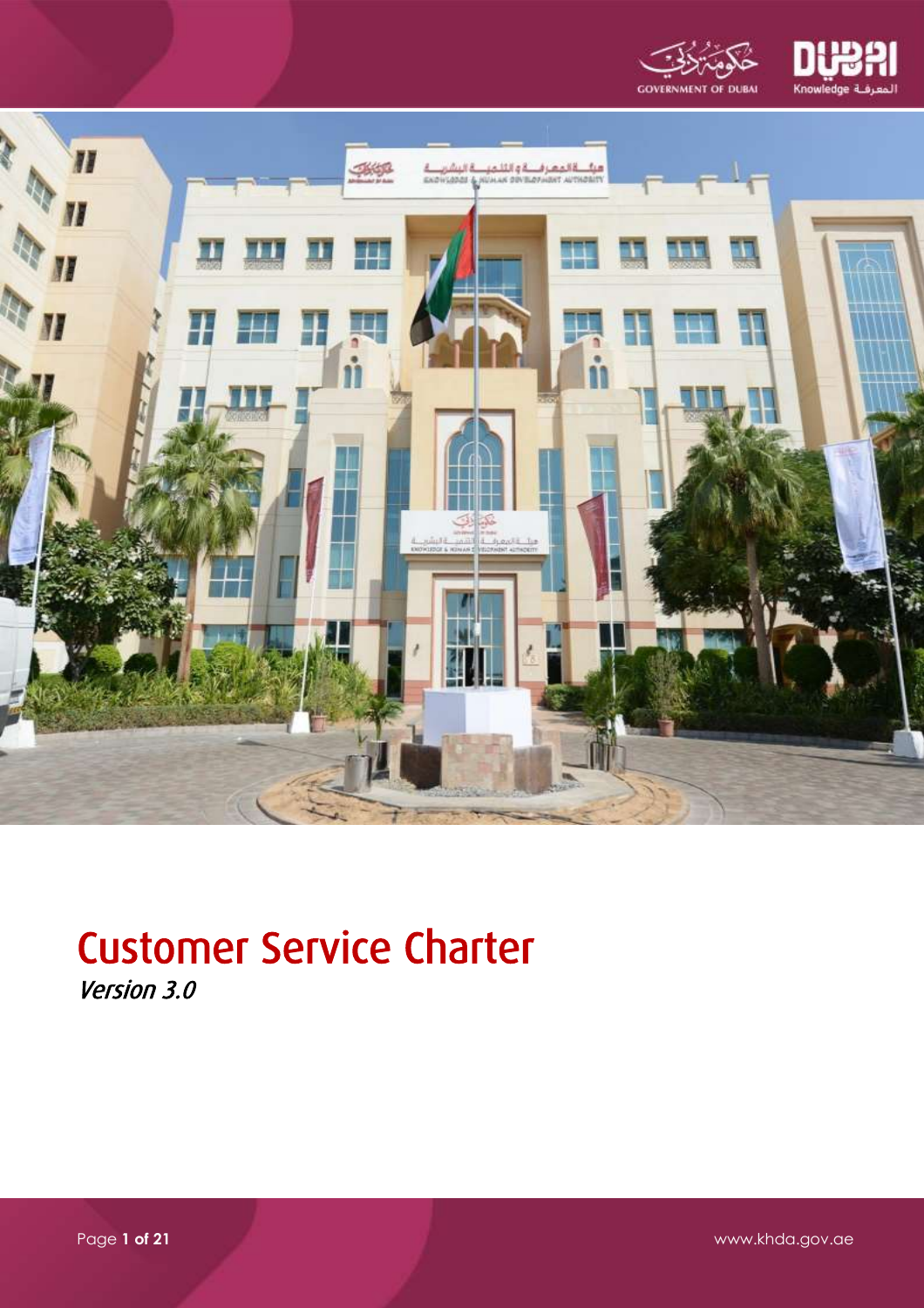

# 1 TABLE OF CONTENTS

| 1.  |      |  |
|-----|------|--|
| 2.  |      |  |
|     | 2.1. |  |
|     | 2.2. |  |
| 3.  |      |  |
| 4.  |      |  |
|     |      |  |
|     |      |  |
|     |      |  |
| 5.  |      |  |
|     | 5.1. |  |
|     | 5.2. |  |
|     | 5.3. |  |
|     | 5.4. |  |
|     | 5.5. |  |
|     | 5.6. |  |
|     | 5.7. |  |
| 6.  |      |  |
| 7.  |      |  |
|     | 7.1. |  |
|     | 7.2. |  |
|     | 7.3. |  |
|     | 7.4. |  |
|     | 7.5. |  |
|     | 7.7. |  |
|     | 7.8. |  |
|     | 7.9. |  |
| 8.  |      |  |
| 9.  |      |  |
| 10. |      |  |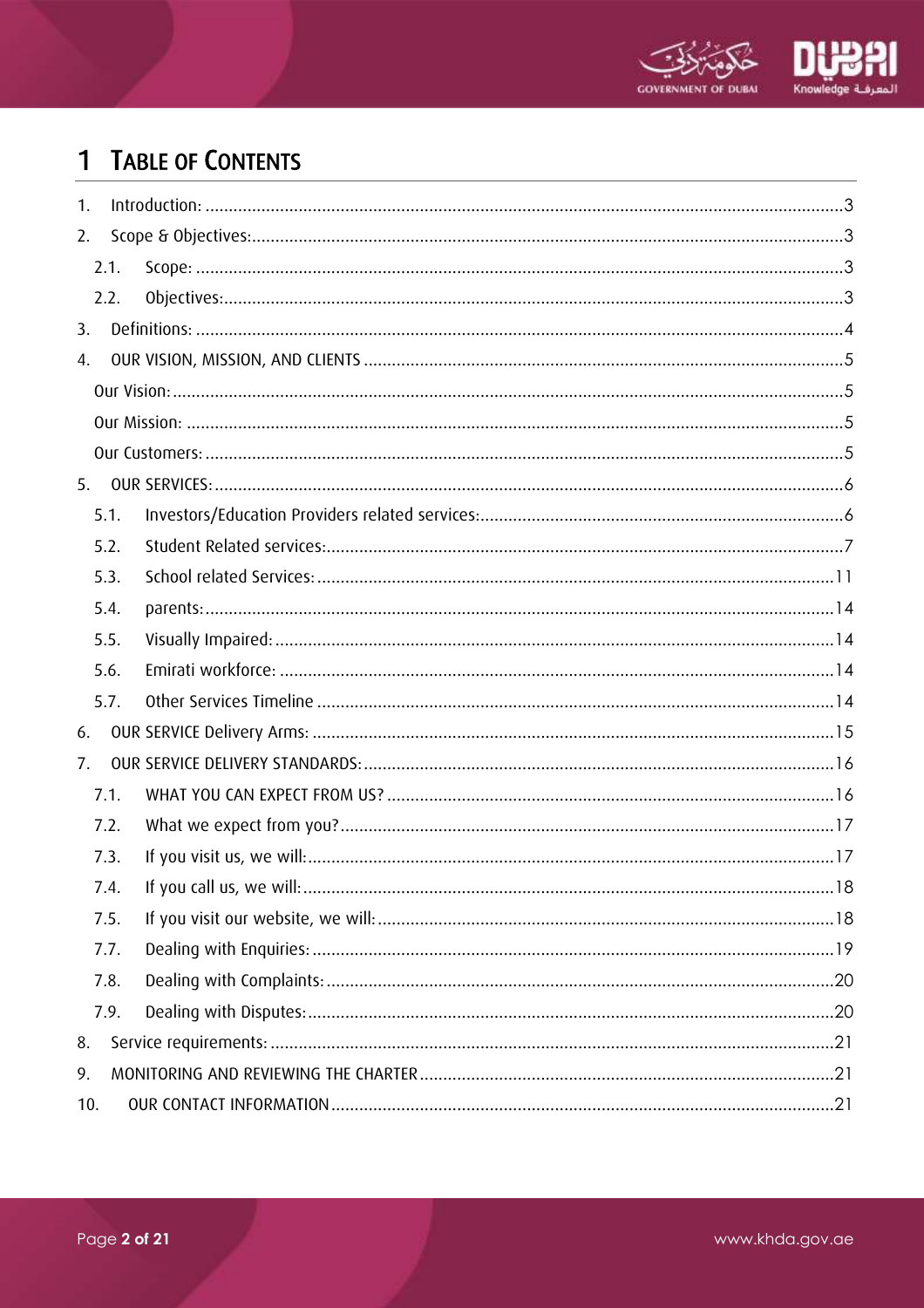

# <span id="page-2-0"></span>1. INTRODUCTION:

This Charter has been developed, and is being managed according to the guidelines provided by ISO 9001:2015 (Quality Management System), ISO 10002:2014 (Complaints Management System), ISO 10003:2018 (Customer Satisfaction. Guidelines for disputes resolution external to organizations), the international best practices and organization code of conduct.

At KHDA We always strive to be innovative and provide the best solutions to our customers. This was applied through adopting a comprehensive customer service approach which allowed us to establish an outstanding customer experience that focuses on meeting and balancing the needs of our various customer groups and set the standards that are followed by all KHDA employees and functions throughout the value chain.

# <span id="page-2-2"></span><span id="page-2-1"></span>2. SCOPE & OBJECTIVES:

### 2.1. SCOPE:

- This Service Charter sets the service quality standards that the customers would expect while dealing with the Knowledge & Human Development Authority through the various delivery channels (face to face, telephone, website, emails, etc.).
- The complaints, disputes and enquires regarding KHDA various services are also covered in this charter.

### <span id="page-2-3"></span>2.2. OBJECTIVES:

The objective of this charter is to:

• Inform our customers of what to expect from Knowledge and Human Development Authority from its main services and relations with customers, consequently minimizing the misunderstandings and complaints.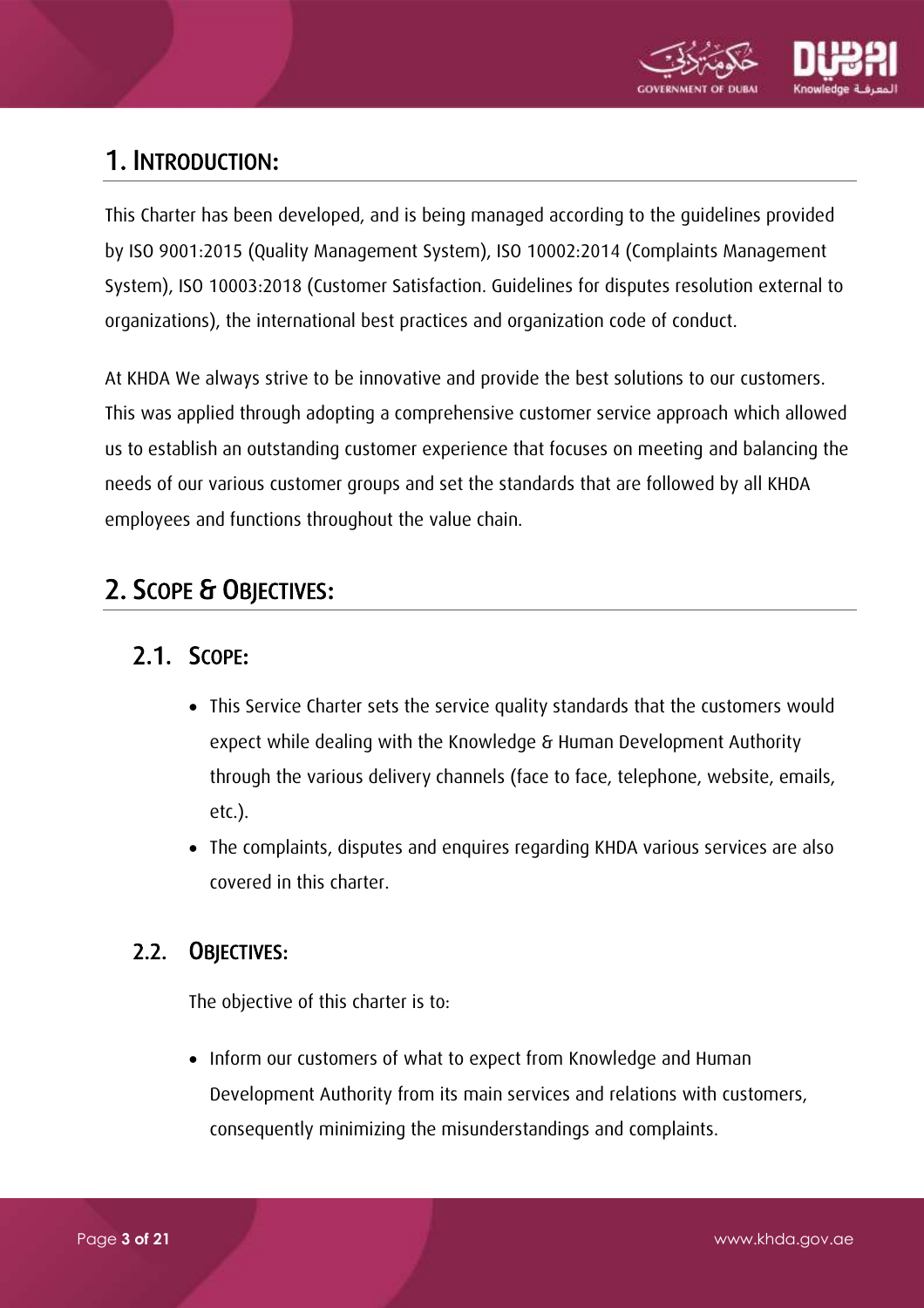

- Inform customers of KHDA will do to ensure it will meet its customer service goals and observe customer's rights
- Inform our customers with our complaint channels when any dissatisfaction has occurred due to not meeting the agreed service standards or the charter itself.
- Inform our customers about how a complaint or an enquiry can be made, and in what format they can expect to receive a response.
- Clarify what we expect from our customers during service delivery in order to help us to provide them with better services.
- Continually improve our services, systems and staff skills and competencies in order to achieve high level services.

### <span id="page-3-0"></span>3. DEFINITIONS:

| Customer        | $\ddot{\cdot}$ | Promises made by the KHDA to its customers concerning its behavior      |
|-----------------|----------------|-------------------------------------------------------------------------|
| service charter |                | that are aimed at enhancing customer satisfaction and related           |
|                 |                | provisions.                                                             |
| <b>Service</b>  |                | Promises made by the KHDA to its customers concerning its behavior      |
| standards       |                | which are expressed qualitatively or quantitatively.                    |
| Complaint       |                | : A verbal or written expression submitted to the department by one     |
|                 |                | of its clients expressing their dissatisfaction about the processes or  |
|                 |                | the procedures followed to get the intended service or the way that     |
|                 |                | it has been provided.                                                   |
| <b>Dispute</b>  | $\ddot{\cdot}$ | A disagreement or difference that arises between the involved           |
|                 |                | external parties in respect of which arbitration or conciliation may be |
|                 |                | requested from KHDA.                                                    |
| Enquiry         |                | : A verbal or written expression submitted to the department by one     |
|                 |                | of its clients expressing their desire / or need to get or clarify      |
|                 |                | information about the department's processes or the procedures to       |
|                 |                | facilitate his dealing with the department's procedures.                |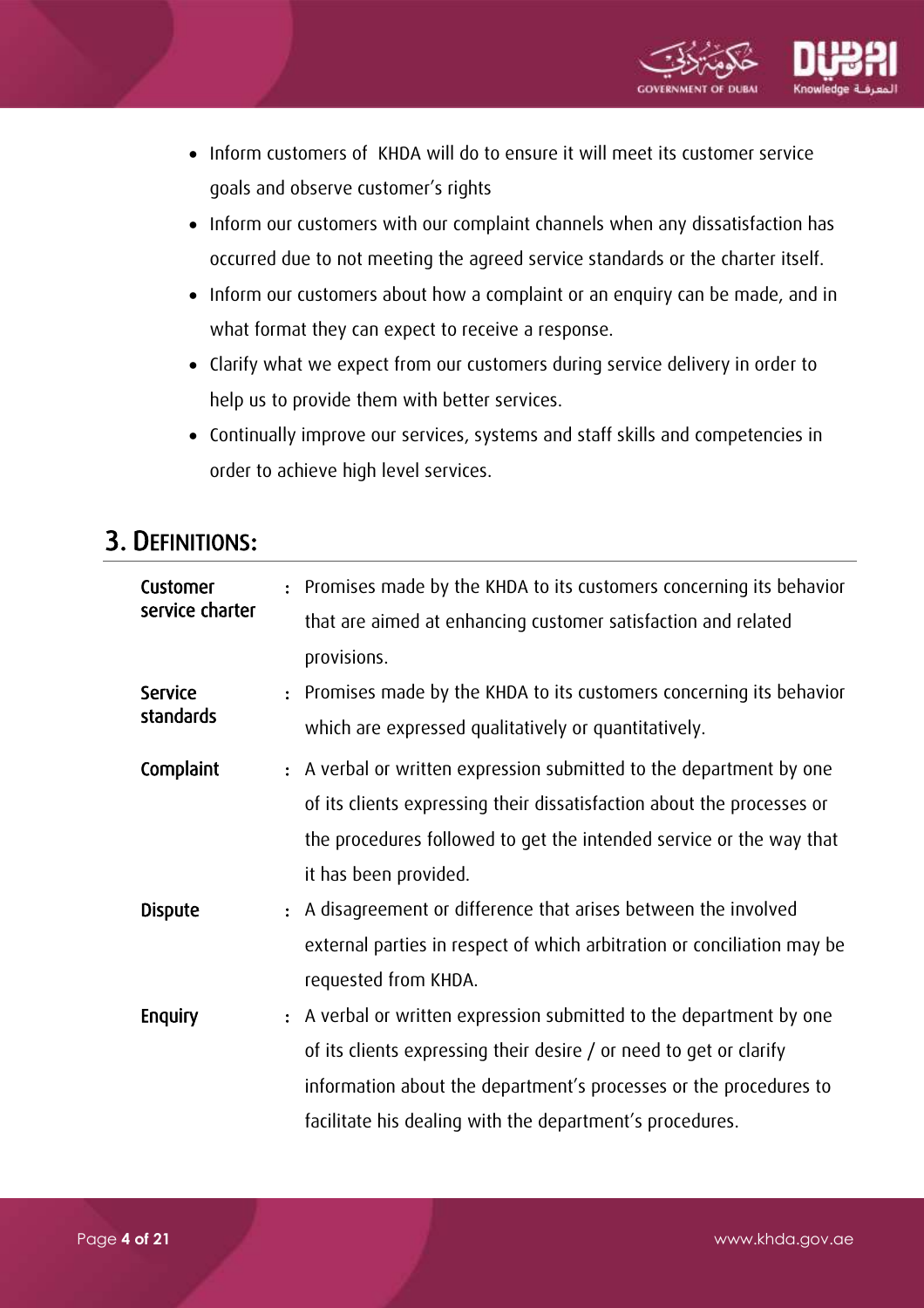

| Customer | : An individual or an organization who contacts or deals with the    |
|----------|----------------------------------------------------------------------|
|          | KHDA to receive one or more of its services. This includes Students, |
|          | parents, teachers, investors, education providers, employers, job    |
|          | seekers and visually impaired individuals.                           |

Working days : Sunday to Wednesday, 07:30AM to 16:30 PM, Thursday 7:30 AM to 14:30 PM (except during official holidays)

# <span id="page-4-0"></span>4. OUR VISION, MISSION, AND CLIENTS

#### <span id="page-4-1"></span>OUR VISION:

Life-long learning to fulfill Dubai aspiration

#### <span id="page-4-2"></span>OUR MISSION:

Assure quality and to improve accessibility to education, learning and human development, with the engagement of the community.

#### <span id="page-4-3"></span>OUR CUSTOMERS:

KHDA offer services to a wide range of customers including:

 Students, Parents, Teachers, Investors, Education providers, Employers, Job seeker and Visually impaired individuals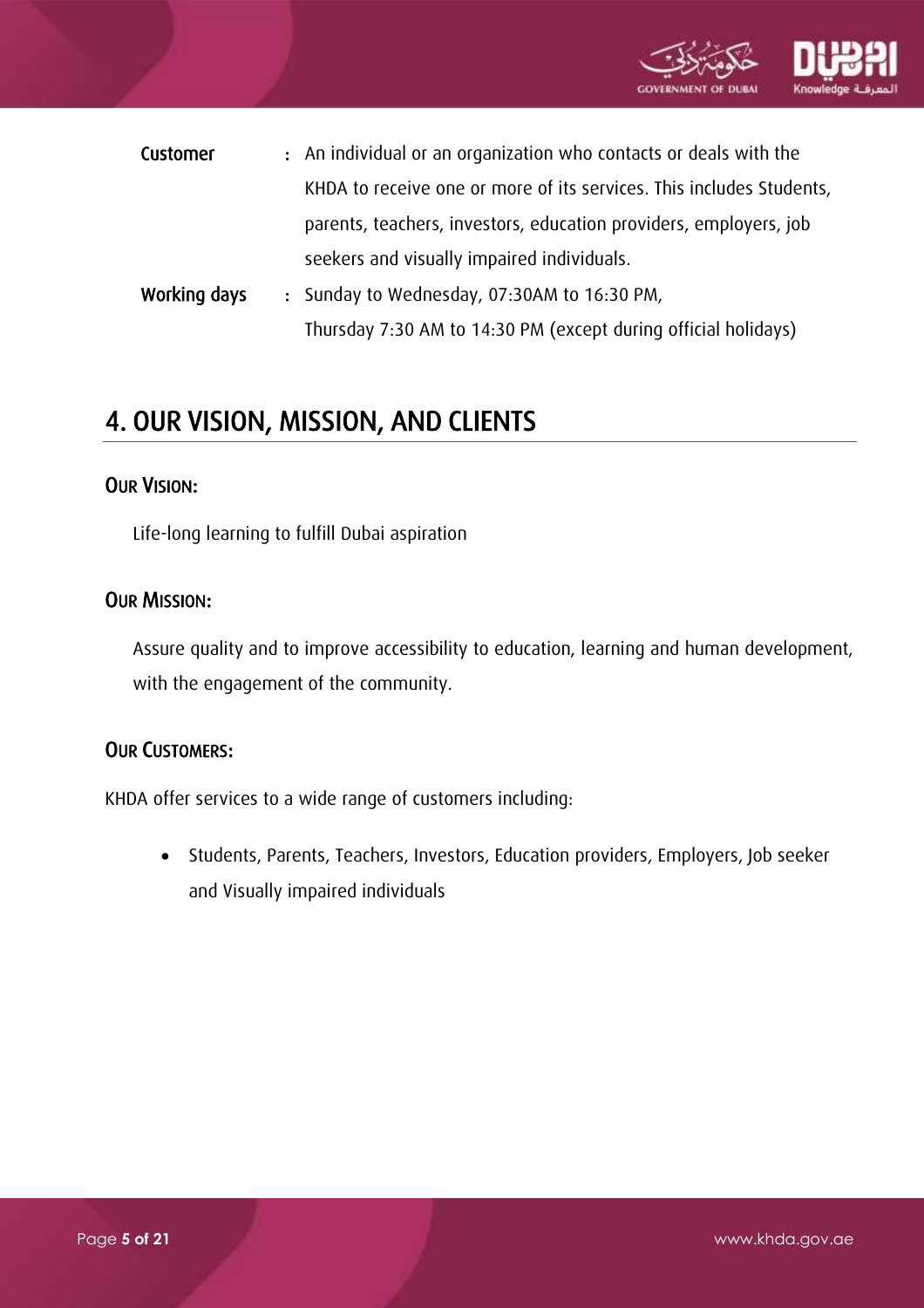

# <span id="page-5-0"></span>5. OUR SERVICES:

## <span id="page-5-1"></span>5.1. INVESTORS/EDUCATION PROVIDERS RELATED SERVICES:

| <b>List of Services</b>                            |                                               | <b>Time Frame (Working Days)</b> |  |  |  |
|----------------------------------------------------|-----------------------------------------------|----------------------------------|--|--|--|
|                                                    | <b>Issuance</b>                               |                                  |  |  |  |
| $\mathbf{1}$                                       | Training Institutes Permit Issuance           | 15                               |  |  |  |
| $\overline{2}$                                     | <b>Issuance of Educational Permit</b>         | 37                               |  |  |  |
| $\overline{3}$<br>Higher Education Permit Issuance |                                               | 37                               |  |  |  |
| Renewal                                            |                                               |                                  |  |  |  |
| $\overline{4}$                                     | Training Institutes Permit Renewal            | 5                                |  |  |  |
| 5                                                  | Renewal of Educational Permit                 | 5                                |  |  |  |
| 6                                                  | Higher Education Permit Renewal               | 15                               |  |  |  |
| Amendment                                          |                                               |                                  |  |  |  |
| $\overline{I}$                                     | Training Institutes Permits<br>Amendment      | 12                               |  |  |  |
| 8                                                  | <b>Higher Education Permits</b><br>Amendment  | 10                               |  |  |  |
|                                                    | Advertisement                                 |                                  |  |  |  |
| 9                                                  | Training Institutes Advertisement<br>approval | $\overline{2}$                   |  |  |  |
| 10                                                 | Schools Advertisement approval                | $\overline{2}$                   |  |  |  |
| 11                                                 | Higher Education Advertisement<br>approval    | 3                                |  |  |  |
|                                                    | Cancelations / Withdrawal                     |                                  |  |  |  |
| 12                                                 | Training Institutes Permit<br>Cancellation    | 10                               |  |  |  |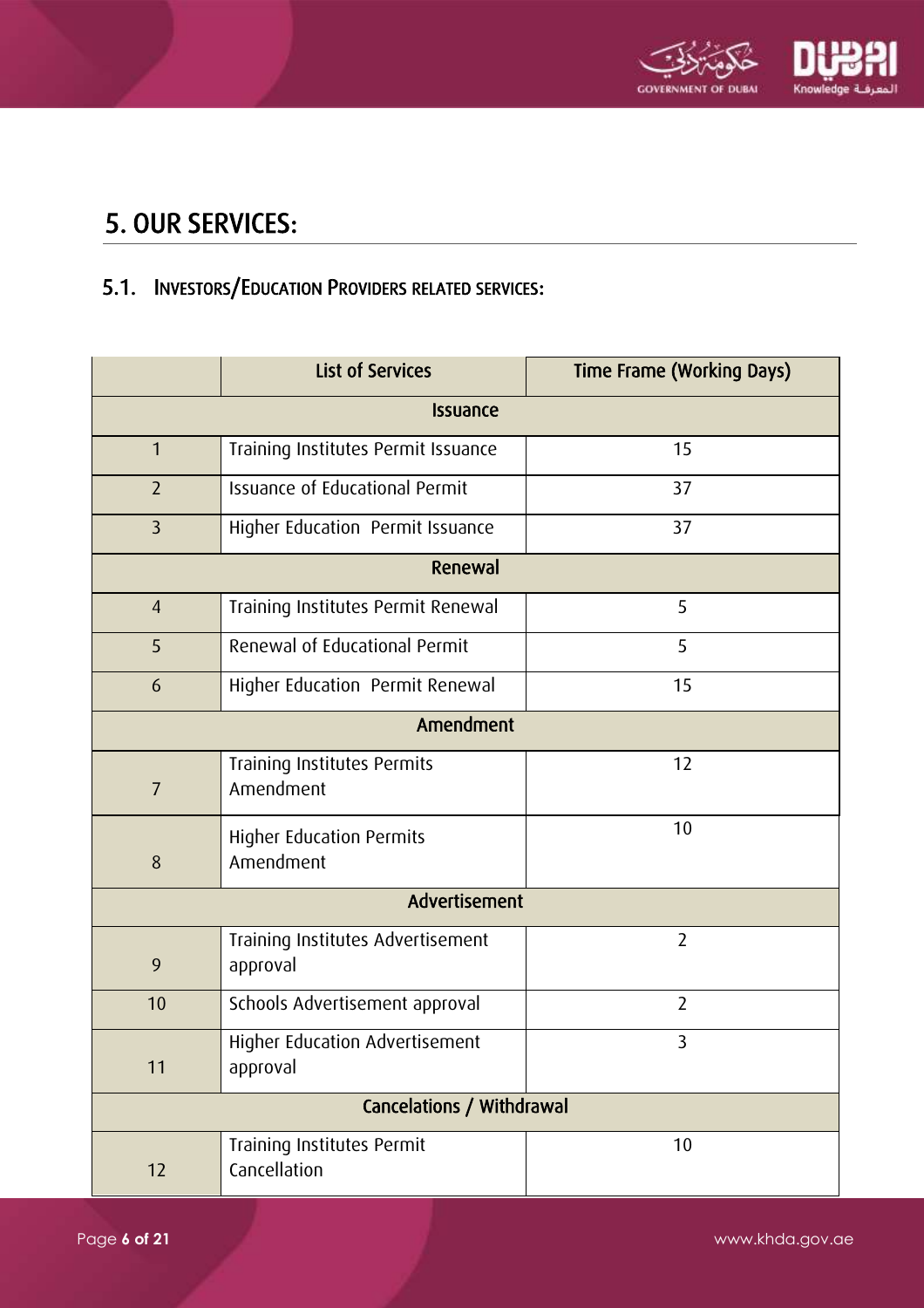

| 13                                        | Education permit withdrawal                           | 10 |
|-------------------------------------------|-------------------------------------------------------|----|
| 14                                        | Discontinue the Educational activity                  | 10 |
| 15                                        | Higher Education Permit Cancellation                  | 5  |
|                                           | Changes                                               |    |
| 16                                        | Training Institutes Change<br>Shareholders            | 12 |
| 17                                        | Training Institutes Change Manager                    | 12 |
| 18<br>Training Institutes Change Location |                                                       | 12 |
| 19<br>Training Institutes Change Name     |                                                       | 12 |
| 20                                        | Training Institutes Adding<br>Course(s)/Activity(s)   | 12 |
| 21                                        | Training Institutes Removing<br>Course(s)/Activity(s) | 12 |

### <span id="page-6-0"></span>5.2. STUDENT RELATED SERVICES:

These services are offered to school students through the education providers:

|   | <b>List of Services</b> | <b>Time Frame</b><br>(Working<br>Days) | Service Fees<br>(20AED added for<br>Knowledge and<br>Innovation<br>Dirhams) | Service description                                                 | <b>Channels</b>                              |
|---|-------------------------|----------------------------------------|-----------------------------------------------------------------------------|---------------------------------------------------------------------|----------------------------------------------|
|   | Student Transfer        | 5                                      | AED120<br>charged by<br>the new<br>school                                   | Approve the student transfer<br>between private schools in<br>Dubai | <b>KHDA</b><br>Schools<br>System<br>(Online) |
| 2 | Student Delete          | On the spot                            | No Fees                                                                     | Deactivate student record<br>from the system                        | <b>KHDA</b><br><b>Schools</b>                |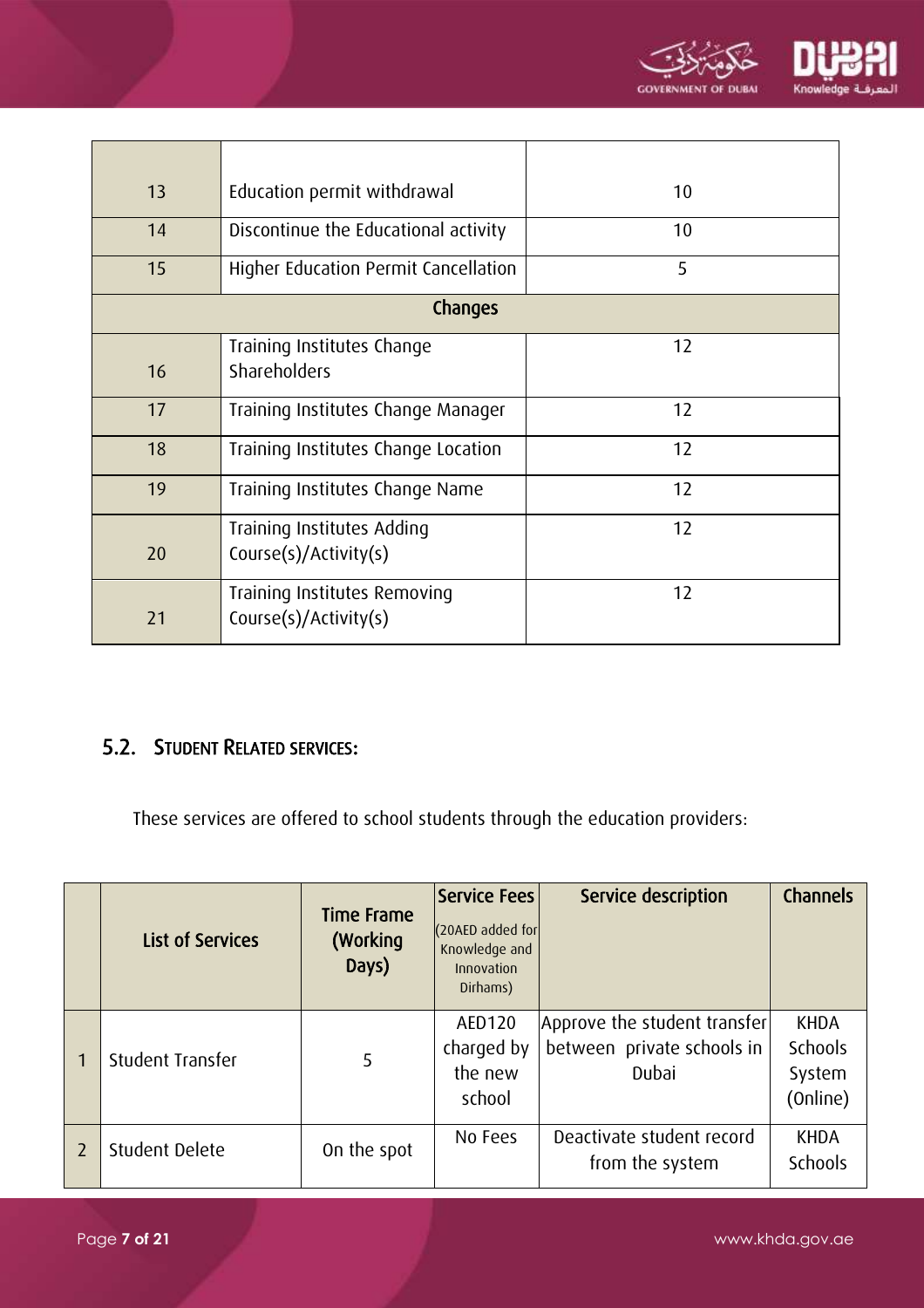

|                |                                                |                |                |                                                                                                                       | System<br>(Online)                                                        |
|----------------|------------------------------------------------|----------------|----------------|-----------------------------------------------------------------------------------------------------------------------|---------------------------------------------------------------------------|
| $\overline{3}$ | Subject exemption for<br>special cases         | 20             | No Fees        | Review the student<br>application upon applying to<br>exempt the him/her from a<br>subject                            | <b>KHDA</b><br>Schools<br>System<br>(Online)                              |
| $\overline{4}$ | Demote students                                | $\overline{2}$ | No Fees        | Place the student in a certain<br>grade/year (usually lower<br>than eligible) as per the<br>school and parent request | <b>KHDA</b><br><b>Schools</b><br>System<br>(Online)                       |
| 5              | Student Upgrade                                | 20             | No Fees        | Place a student in a higher<br>grade as per his age and/or<br>academic performance                                    | Via school                                                                |
| 6              | Training Institutes<br>Certificate Attestation | $\overline{2}$ | <b>AED 70</b>  | Any attendance certificate<br>for permitted course                                                                    | On-line<br>approval                                                       |
| $\overline{7}$ |                                                | 10             | <b>AED 200</b> | Any certificate / degree<br>issued by a university<br>licensed by KHDA must be<br>attested by KHDA                    | Online<br>request<br>from<br>University<br>on our e-<br>service<br>system |
|                | Higher Education<br>Certificate Attestation    |                |                |                                                                                                                       | Original<br>degree to<br>be received<br>by hand                           |
| 8              | Schools Certificate<br>Attestation             | On the spot    | <b>AED120</b>  | Validate the school report<br>card using the SMART<br>attestation                                                     | <b>KHDA</b><br>Schools<br>System<br>(Online)<br><b>KHDA</b><br>premises   |
| 9              | Student Registration                           | 5              | No Fees        | Approve the student<br>enrolment in Dubai private<br>Schools                                                          | <b>KHDA</b><br><b>Schools</b><br>System<br>(Online)                       |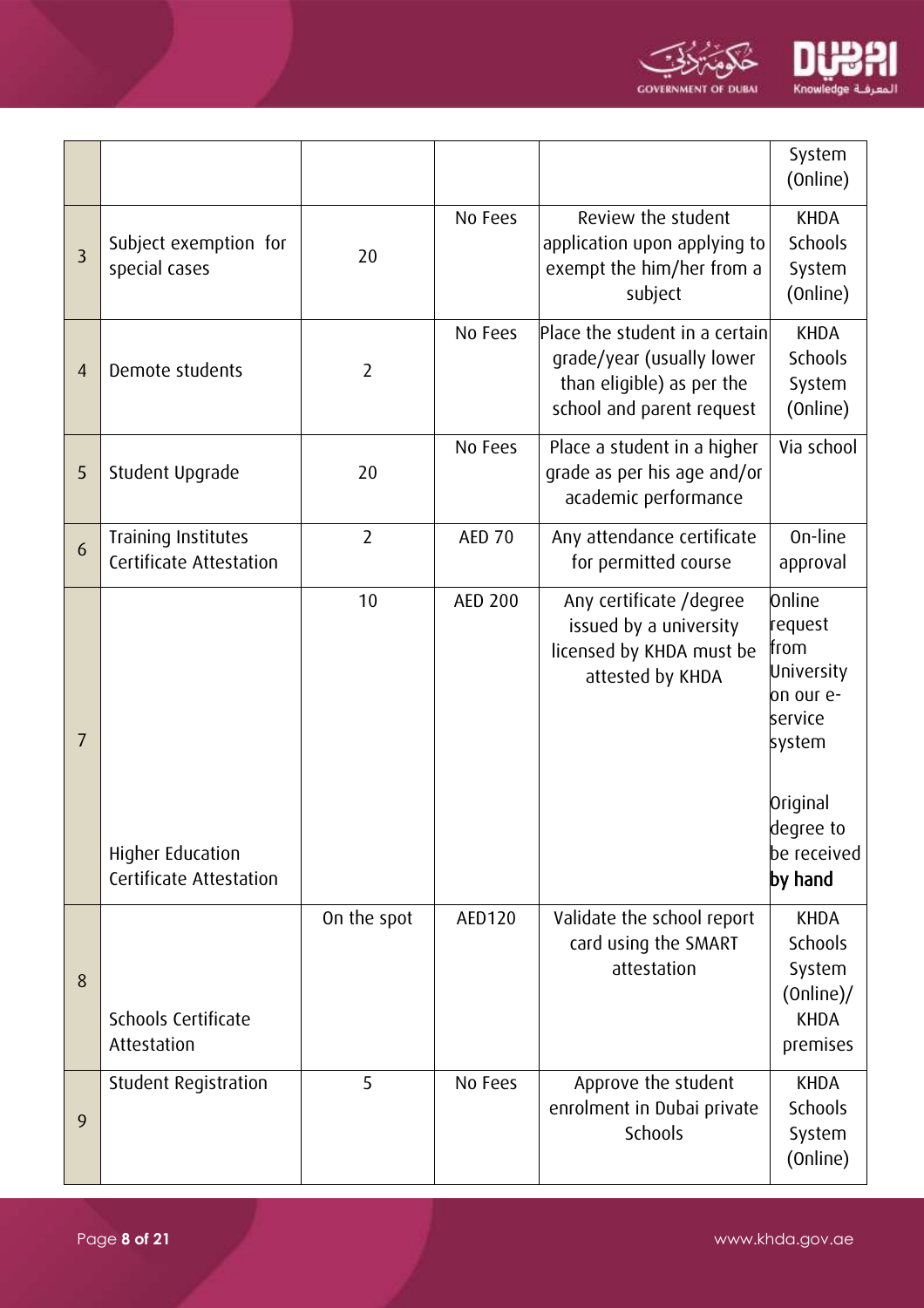

| 10 | Student Leaving<br>certificate                                | On the spot    | <b>120AED</b> | An attested certificate issued<br>upon leaving a private<br>school in Dubai                            | <b>KHDA</b><br>Schools<br>System<br>(Online)        |
|----|---------------------------------------------------------------|----------------|---------------|--------------------------------------------------------------------------------------------------------|-----------------------------------------------------|
| 11 | Students record<br>Amendment                                  | On the spot    | No Fees       | A change or update in<br>student information                                                           | <b>KHDA</b><br><b>Schools</b><br>System<br>(Online) |
| 12 | <b>Students Grades</b><br>Verification " Exams<br>and Retest" | On the spot    | No Fees       | Uploading the student end of<br>year results                                                           | <b>KHDA</b><br>Schools<br>System<br>(Online)        |
| 13 | <b>Student Promotion</b>                                      | On the spot    | No Fees       | Promote the student to the<br>next academic year                                                       | <b>KHDA</b><br>School<br>System<br>(Online)         |
| 14 | Replacement of<br><b>Educational Certificate</b>              | $\overline{3}$ | AED120        | Issue a replacement for lost<br>or damaged certificates for<br>schools which are<br>permanently closed | <b>KHDA</b><br>Premises                             |
| 15 | <b>Education Continuation</b><br>Certificate                  | On the spot    | <b>AED120</b> | An attested evidence that<br>the student is currently<br>enrolled in Dubai private<br>schools          | <b>KHDA</b><br>School<br>System<br>(Online)         |
| 16 | Student Registration<br>History                               | On the spot    | AED120        | A statement of the student<br>enrollment history in Dubai's<br>Private schools                         | <b>KHDA</b><br>Premises                             |
| 17 | Student Good Conduct<br>certificate                           | On the spot    | AED120        | A school's testimony of the<br>student's good behavior                                                 | <b>KHDA</b><br>School<br>System<br>(Online)         |
| 18 | High School<br>equivalence                                    | On the spot    | AED120        | A statement of completing<br>the graduation requirements                                               | <b>KHDA</b><br>Premises /<br>Via School             |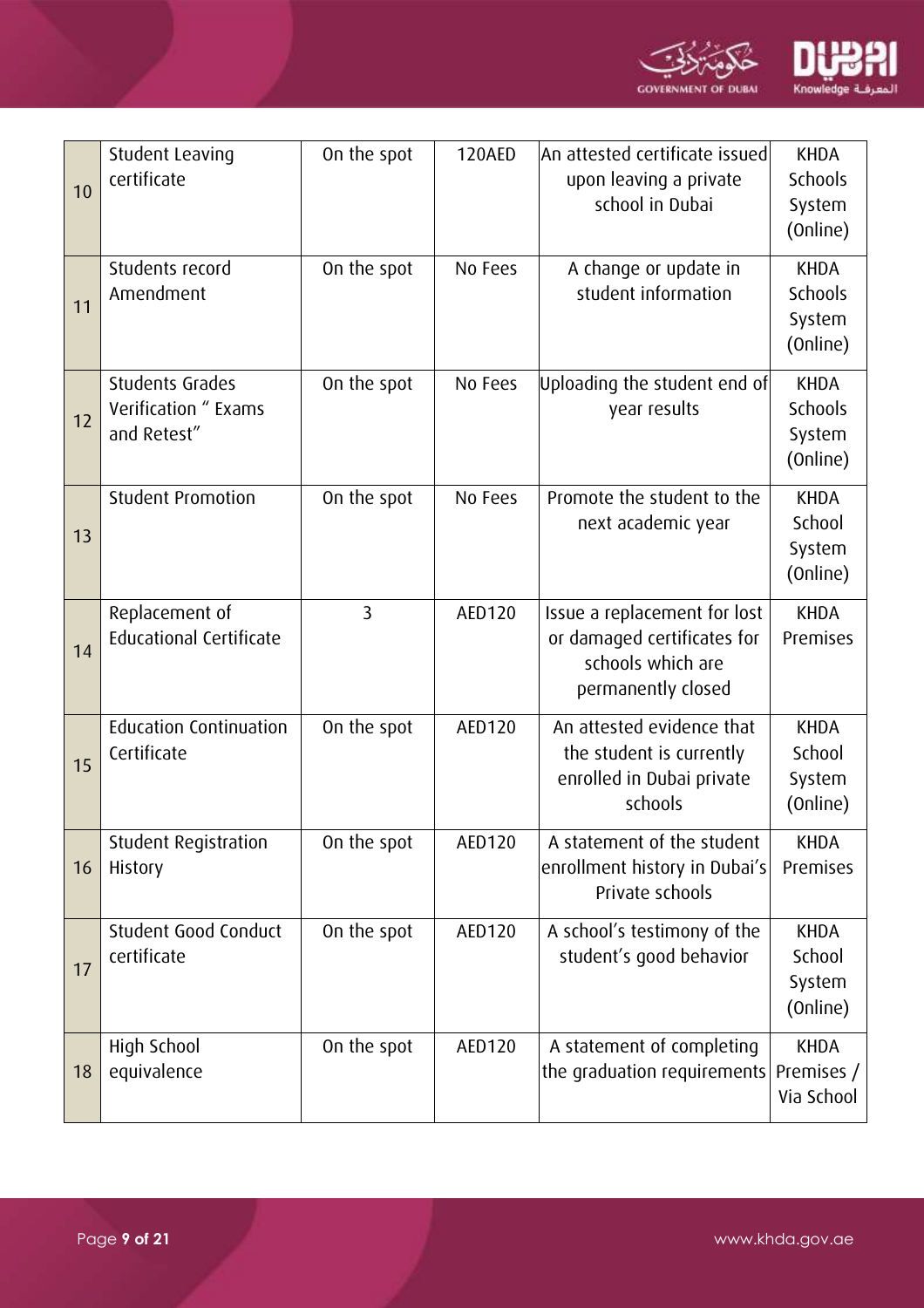

### 5.3. FACULTY RELATED SERVICES:

|                | <b>List of Services</b>                      | <b>Time Frame</b><br>(Working Days) | <b>Service</b><br><b>Fees</b> | <b>Service Description</b>                                                                                                                         | Channels                                             |
|----------------|----------------------------------------------|-------------------------------------|-------------------------------|----------------------------------------------------------------------------------------------------------------------------------------------------|------------------------------------------------------|
|                | <b>Faculty Registration</b>                  | 5                                   | AED120                        | Validate the faculty's<br>qualifications against the<br>proposed teaching position                                                                 | <b>KHDA School</b><br>System (Online)                |
| $\overline{2}$ | Faculty Registration<br>(Arabic and Islamic) | Based on<br>Assessments<br>sessions | AED120                        | Validate the faculty's<br>qualifications against the<br>proposed teaching position<br>(including written<br>assessments and personal<br>interview) | As per faculty<br>assessment<br>process and<br>venue |
| $\overline{3}$ | Faculty - NOC<br>certificate                 | On the spot                         | AED120                        | An attested certificate to<br>facilitate the faculty's Visa<br>issuance                                                                            | <b>KHDA School</b><br>System (Online)                |
| $\overline{4}$ | Faculty -<br>Appointment Letter              | On the spot                         | AED120                        | A statement of approving<br>the appointment of the<br>faculty in the proposed<br>position                                                          | <b>KHDA School</b><br>System (Online)                |
| 5              | Faculty $-$ Job<br>continuity Certificate    | On the spot                         | AED120                        | An attested evidence that<br>the faculty is currently<br>working in a private school<br>in Dubai                                                   | <b>KHDA Premises</b><br>/ Via School                 |
| 6              | End of Service<br>Certificate                | On the spot                         | AED120                        | An attested certificate<br>issued by the school upon<br>end of service of a faculty<br>member                                                      | <b>KHDA</b><br>Premises/Via<br>School                |
| $\overline{I}$ | Job leaving<br>certificate                   | On the spot                         | AED120                        | An attested certificate<br>issued by the school upon<br>faculty resignation                                                                        | <b>KHDA</b><br>Premises/Via<br>School                |
| 8              | Assign<br>Grade/Subject                      | 5                                   | No Fees                       | Validating a school's<br>request to add more grades System (Online)<br>or subjects to an existing<br>faculty member                                | <b>KHDA School</b>                                   |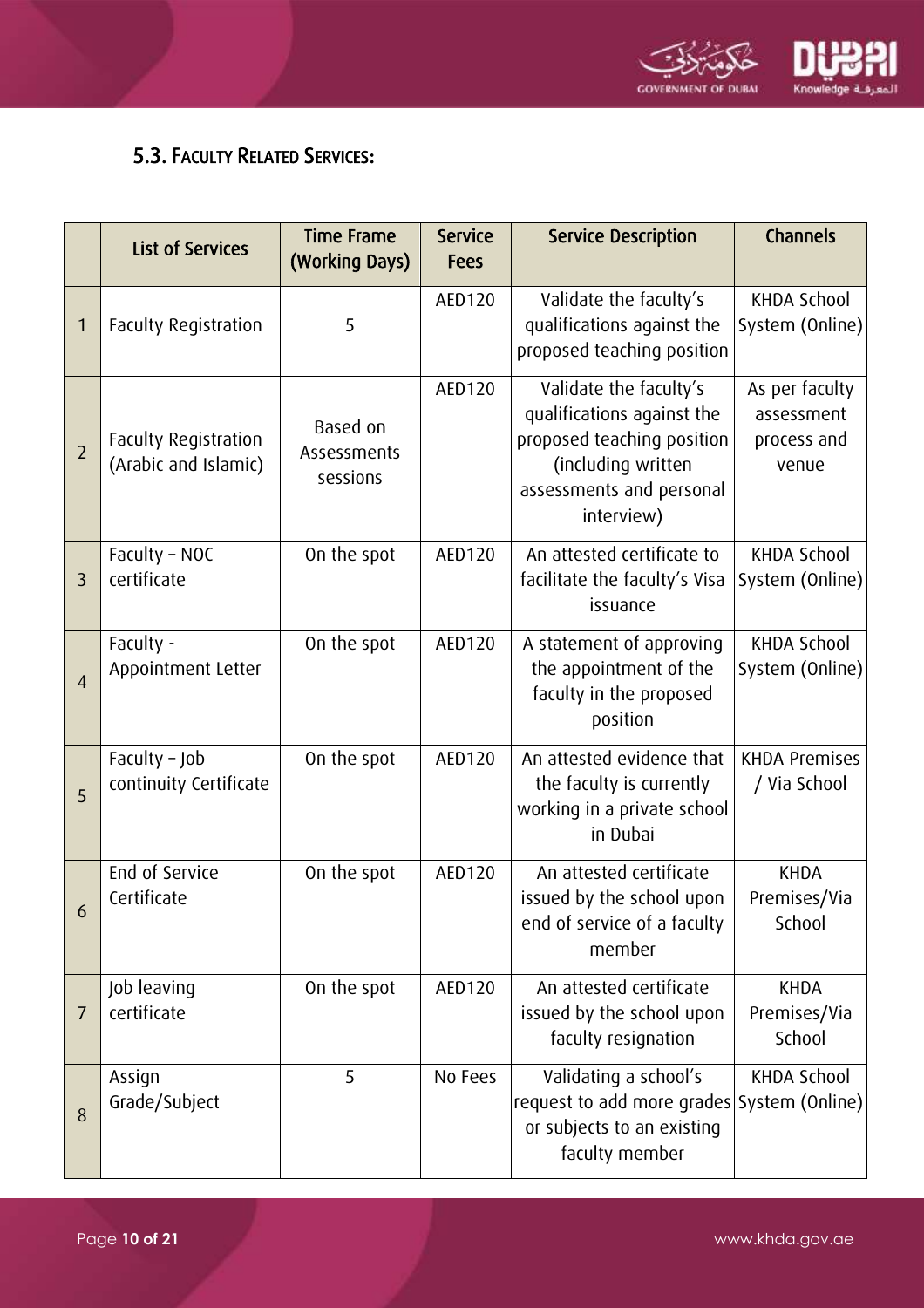

### <span id="page-10-0"></span>5.3. SCHOOL RELATED SERVICES:

| #              | <b>List of Services</b>                                             | <b>Time Frame</b><br>(Working<br>Days) | <b>Service</b><br><b>Fees</b> | <b>Service Description</b>                                | <b>Service</b><br>channel |
|----------------|---------------------------------------------------------------------|----------------------------------------|-------------------------------|-----------------------------------------------------------|---------------------------|
| 1              | Issuance of new<br><b>Educational Permit</b><br>(profit school)     | 37                                     | 50,000                        | Issuance of new Educational<br>Permit (profit school)     | Permit<br>application     |
| $\overline{2}$ | Issuance of new<br><b>Educational Permit</b><br>(non-profit school) | 37                                     | 20,000                        | Issuance of new Educational<br>Permit (non-profit school) | Permit<br>application     |
| $\overline{3}$ | Renewal of Educational<br>Permit (profit school)                    | 5                                      | 35,000                        | Renewal of Educational<br>Permit (profit school)          | Permit<br>application     |
| $\overline{4}$ | Renewal of Educational<br>Permit (non-profit<br>school)             | 5                                      | 14,000                        | Renewal of Educational<br>Permit (non-profit school)      | Permit<br>application     |
| 5              | Request for curriculum<br>change (profit school)                    | 30                                     | 20,000                        | Change the current curriculum<br>at the school to new one | Permit<br>application     |
| 6              | Request for curriculum<br>change (non-profit<br>school)             | 30                                     | 10,000                        | Change the current curriculum<br>at the school to new one | Permit<br>application     |
| $\overline{7}$ | <b>Schools Relocation</b>                                           | 15                                     | 5,000                         | Relocate the school building<br>to new location           | Permit<br>application     |
| 8              | Schools Expansion                                                   | 15                                     | 5,000                         | Expansion at the current<br>school's building             | Permit<br>application     |
| 9              | Schools Name Change                                                 | 10                                     | 5,000                         | Change the school name to<br>new name                     | Permit<br>application     |
| 10             | Schools Adding grades                                               | 10                                     | 5,000                         | Adding new grade to the<br>existing grades                | Permit<br>application     |
| 11             | Schools Principal<br>appointment                                    | 20                                     | 5,000                         | Appointing new principal at<br>the school                 | Permit<br>application     |
| 12             | Request for change in<br>ownership of<br><b>Educational Permit</b>  | 10                                     | 5,000                         | Addition/ removal of the<br>shareholders at the school    | Permit<br>application     |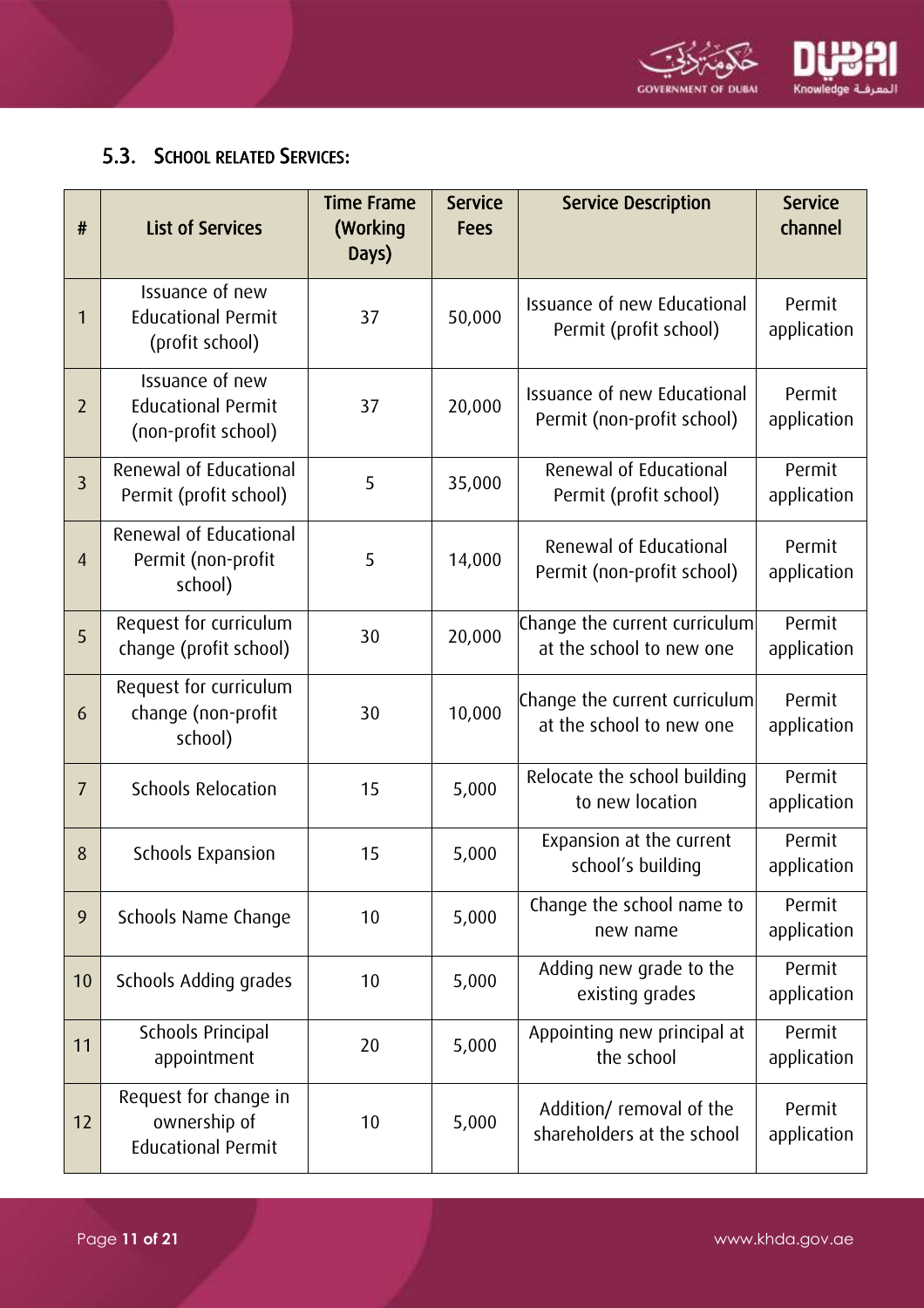

| 13 | Request for Private<br>School advertisement                                                                                                         | 2        | 100 | Submitting school's<br>advertisement for approval                                                                                             | Permit<br>application |
|----|-----------------------------------------------------------------------------------------------------------------------------------------------------|----------|-----|-----------------------------------------------------------------------------------------------------------------------------------------------|-----------------------|
| 14 | Issuance of a No<br>Objection Certificate<br>(NOC) or 'To<br>whomsoever it may<br>concern' certificate for<br>matters related to<br>private schools |          | 500 | Issuance of a No Objection<br>Certificate (NOC) or 'To<br>whomsoever it may concern'<br>certificate for matters related<br>to private schools | Permit<br>application |
| 15 | Request for school<br>tuition fees amendment                                                                                                        | 5        | 500 | Request for school tuition<br>fees amendment                                                                                                  | Permit<br>application |
| 16 | Request for approval of<br>School annual<br>programmes and<br>activities                                                                            |          | 500 | Request for approval of<br>School annual programmes<br>and activities                                                                         | NA                    |
| 17 | School Inspection                                                                                                                                   | Annually |     |                                                                                                                                               |                       |

# Training Institutes related services:

|  | <b>List of Services</b>                | <b>Time Frame</b><br>Working Days) | <b>Service</b><br><b>Fees</b> | <b>Service Description</b>                                                                               | <b>Service</b><br>Channel     |
|--|----------------------------------------|------------------------------------|-------------------------------|----------------------------------------------------------------------------------------------------------|-------------------------------|
|  |                                        | 15                                 | 5,000.00                      | Submitting an application for<br>an Authorization                                                        | KHDA $E -$<br><b>Services</b> |
|  | Training Institutes<br>Permit Issuance |                                    | 25,000.00                     | Issuing Authorization for a<br>Training Institute that<br>delivers(1 or 2) Training<br><b>Activities</b> | KHDA $E -$<br><b>Services</b> |
|  |                                        |                                    | 30,000.00                     | Issuing Authorization for a<br>Training Institute that<br>delivers(3 or 4) Training<br><b>Activities</b> | KHDA $E -$<br><b>Services</b> |
|  |                                        |                                    | 35,000.00                     | Issuing Authorization for a<br>Training Institute that<br>delivers(5 or 6) Training<br><b>Activities</b> | KHDA $E -$<br><b>Services</b> |
|  |                                        |                                    | 40000                         | Issuing Authorization for a<br>Training Institute that                                                   | KHDA $E -$<br><b>Services</b> |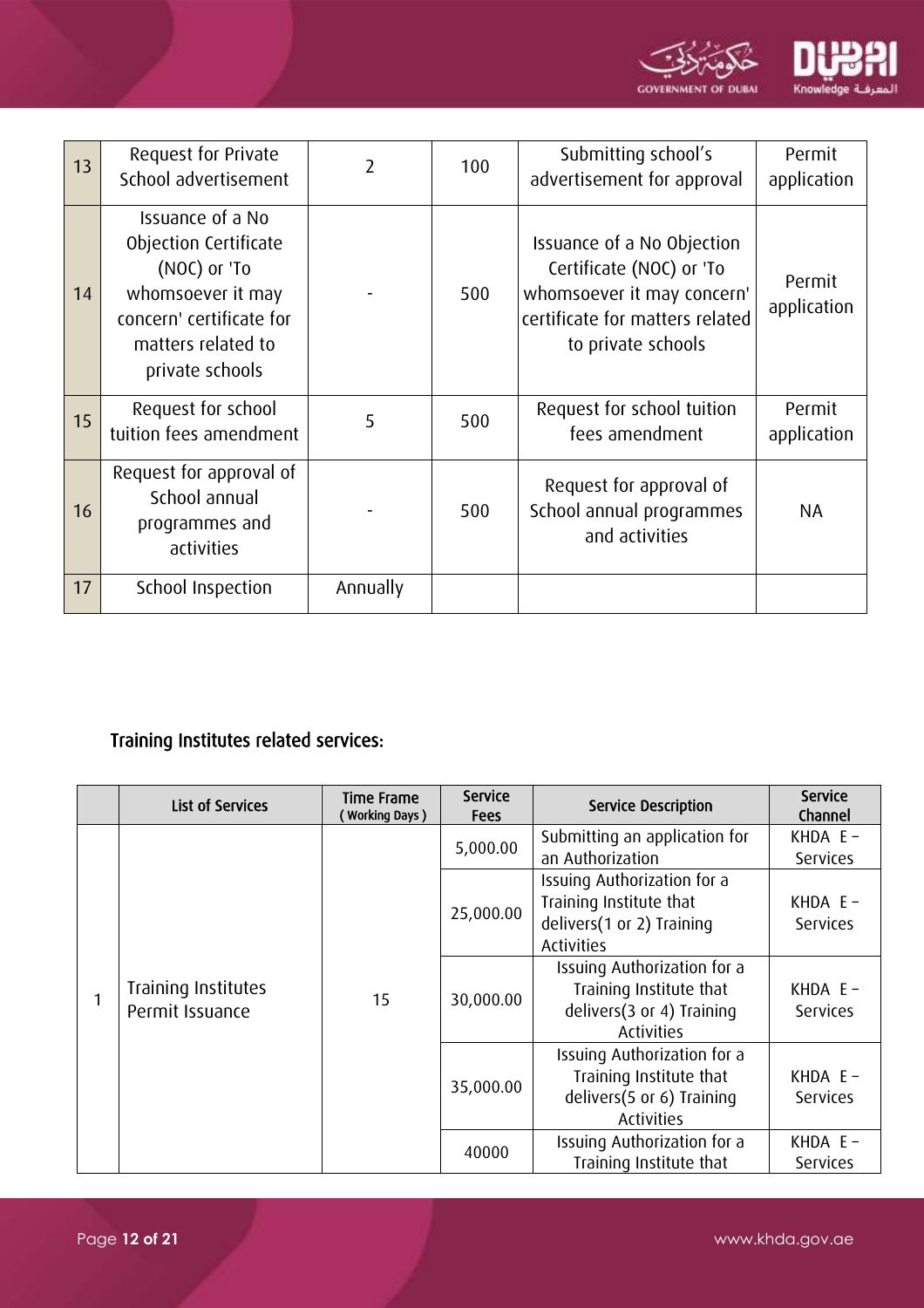

|                |                                                          |                |              | delivers(7 or more) Training<br><b>Activities</b>                                                            |                               |
|----------------|----------------------------------------------------------|----------------|--------------|--------------------------------------------------------------------------------------------------------------|-------------------------------|
|                |                                                          |                | 25,000.00    | Renewing Authorization for a<br>Training Institute that<br>delivers(1 or 2) Training<br><b>Activities</b>    |                               |
| $\overline{2}$ | Training Institutes<br>Permit Renewal                    | 5              | 30,000.00    | Renewing Authorization for a<br>Training Institute that<br>delivers(3 or 4) Training<br><b>Activities</b>    | KHDA $E -$<br><b>Services</b> |
|                |                                                          |                | 35,000.00    | Renewing Authorization for a<br>Training Institute that<br>delivers(5 or 6) Training<br><b>Activities</b>    |                               |
|                |                                                          |                | 40,000,00    | Renewing Authorization for a<br>Training Institute that<br>delivers(7 or more) Training<br><b>Activities</b> |                               |
| $\overline{3}$ | Training Institutes<br>Permits Amendment                 | 12             | 100          |                                                                                                              | KHDA $E -$<br><b>Services</b> |
| 4              | Training Institutes<br>Advertisement<br>approval         | $\overline{2}$ | 100          |                                                                                                              | KHDA $E -$<br><b>Services</b> |
| 5              | Permit Withdrawal                                        | 10             |              |                                                                                                              | KHDA $E -$<br><b>Services</b> |
| 6              | Training Institutes<br>Permit Cancellation               | 10             | 100          |                                                                                                              | KHDA $E -$<br><b>Services</b> |
| $\overline{7}$ | Training Institutes<br>Change Shareholders               | 12             | 100          |                                                                                                              | KHDA $E -$<br><b>Services</b> |
| 8              | Training Institutes<br>Change Manager                    | 12             | 100          |                                                                                                              | KHDA $E -$<br><b>Services</b> |
| 9              | Training Institutes<br>Change Location                   | 12             | 100          |                                                                                                              | KHDA $E -$<br>Services        |
| 10             | Training Institutes<br>Change Name                       | 12             | 100          |                                                                                                              | KHDA $E -$<br><b>Services</b> |
| 11             | Training Institutes<br>Adding<br>Course(s)/Activity(s)   | 12             | 100/<br>2500 | 2500 for adding new activity                                                                                 | KHDA $E -$<br><b>Services</b> |
| 12             | Training Institutes<br>Removing<br>Course(s)/Activity(s) | 12             | 100          |                                                                                                              | KHDA E-<br><b>Services</b>    |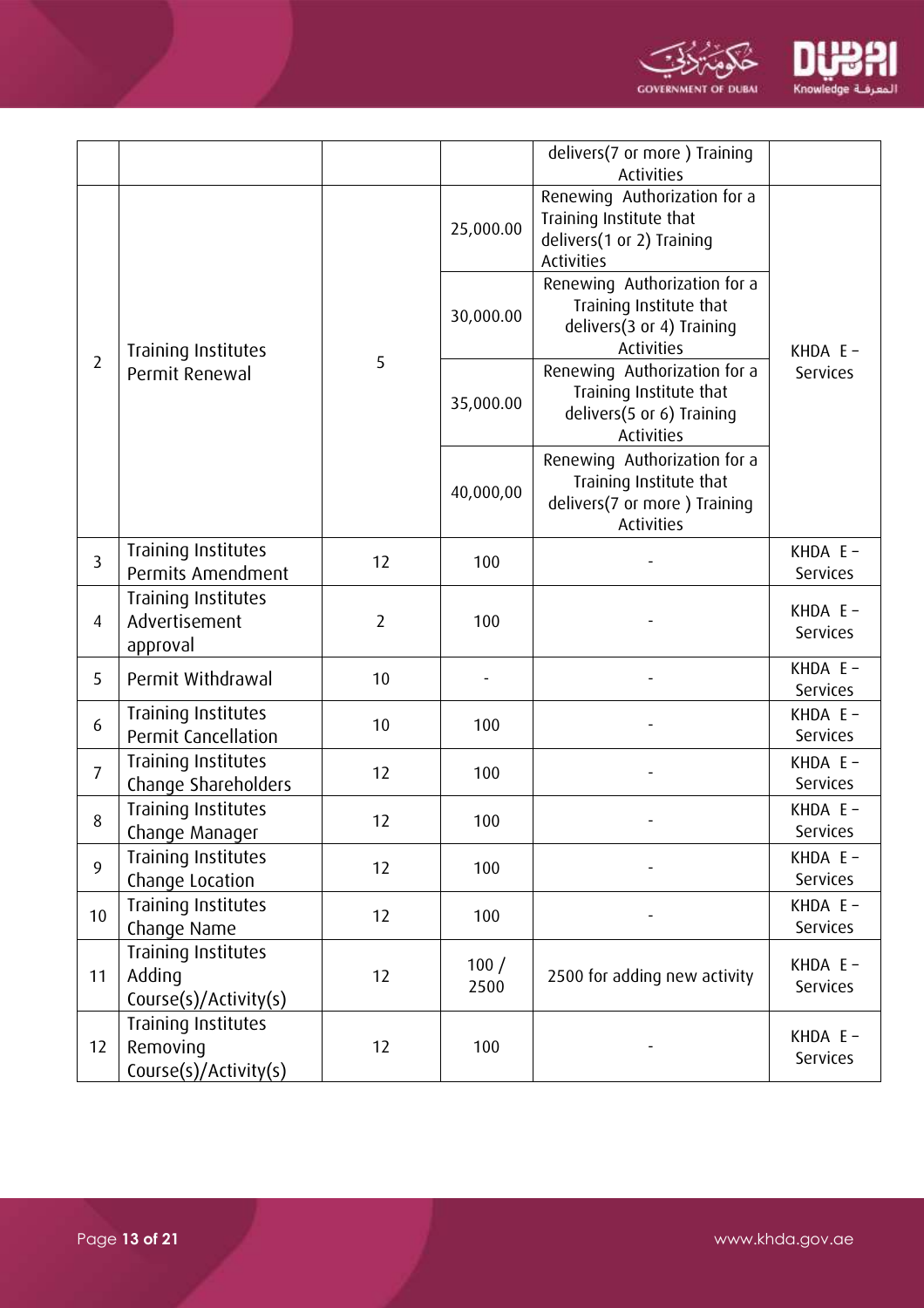

### <span id="page-13-0"></span>5.4. PARENTS:

- Parents- Schools Contract
- Dispute resolution

#### <span id="page-13-1"></span>5.5. VISUALLY IMPAIRED:

- Employment
- Training

### <span id="page-13-2"></span>5.6. EMIRATI WORKFORCE:

- Employment
- Vocational Training

### <span id="page-13-3"></span>5.7. OTHER SERVICES TIMELINE

|                | <b>List of Services</b> | <b>Time Frame</b><br>(Working Days) | Service description                                                                                                                                             | <b>Channels</b>                                                                      |
|----------------|-------------------------|-------------------------------------|-----------------------------------------------------------------------------------------------------------------------------------------------------------------|--------------------------------------------------------------------------------------|
|                | Resolving Disputes      | 10                                  | Resolving disputes between<br>education providers(Private schools, <br>Training Institutes, Universities and<br>Early Learning Centers) and<br>students/parents | calls, KHDA<br>Premises, live<br>chat, email,<br>feedback system<br>and social media |
| $\overline{2}$ | Resolving<br>Complaints | $\overline{7}$                      | Validating and resolving any<br>complaint against KHDA employees,<br>regulations, decisions etc                                                                 | calls, KHDA<br>Premises, live<br>chat, email,<br>feedback system<br>and social media |
| 3              | <b>Inquiries</b>        | 5                                   | Answering inquiries about KHDA<br>regulations, services, stakeholders,<br>or any inquiry related to private<br>education in Dubai                               | calls, KHDA<br>Premises, live<br>chat, email,<br>feedback system<br>and social media |
| 4              | Call Center             | 5 sec                               | Replying to customer inquiries via<br>phone calls                                                                                                               | calls                                                                                |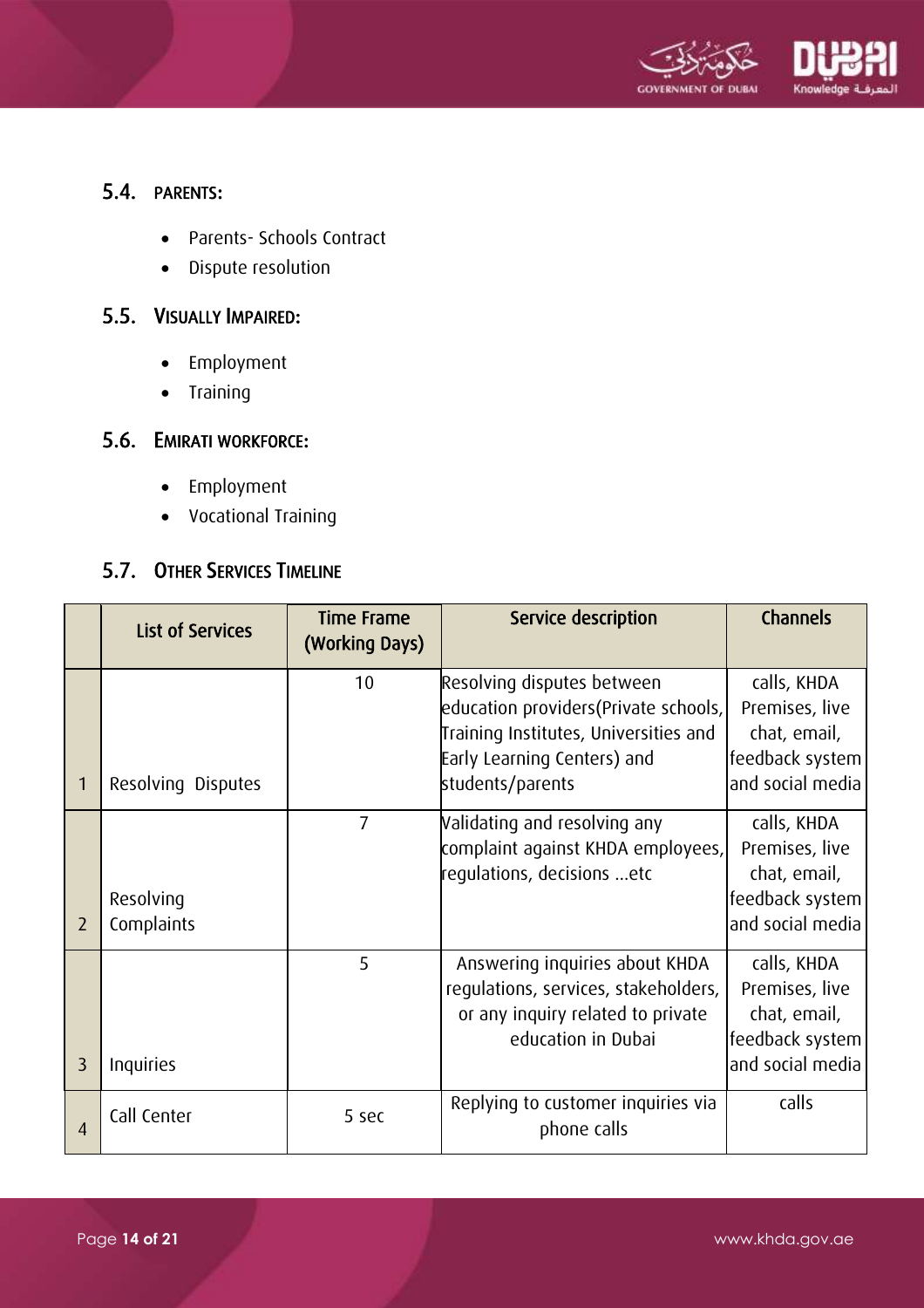

# <span id="page-14-0"></span>6. OUR SERVICE DELIVERY ARMS:

#### Regulations & Permits Commission RPC:

The Regulations & Permits Commission issues Permits to new early learning centers, schools, universities and training institutes in Dubai and regulates school fees through a comprehensive fee framework.

#### Customer Relations:

Responsible for managing the services related to students and faculty affairs of the schools including the special admission of students. In addition, managing KHDA customers feedback including calls, complaints, enquires and suggestions.

#### Compliance & Resolution Commission:

Ensures private education providers adhere to KHDA's guidelines, while supporting them in their ambition to serve Dubai's residents and govern the relationship between schools and parents and between the teachers and the schools through signing a contract that protects the rights of both parties.

#### Dubai Schools Inspection Bureau DSIB:

The Dubai Schools Inspections Bureau (DSIB) is responsible for setting the quality standards for education services in Dubai. Through regular inspections, it supervises the quality of education for up to 17 different curricula in Dubai.

#### TAMKEEN:

Tamkeen empowers individuals with visual-impairment through training, support, and counseling. Training programs offered through Tamkeen are delivered with the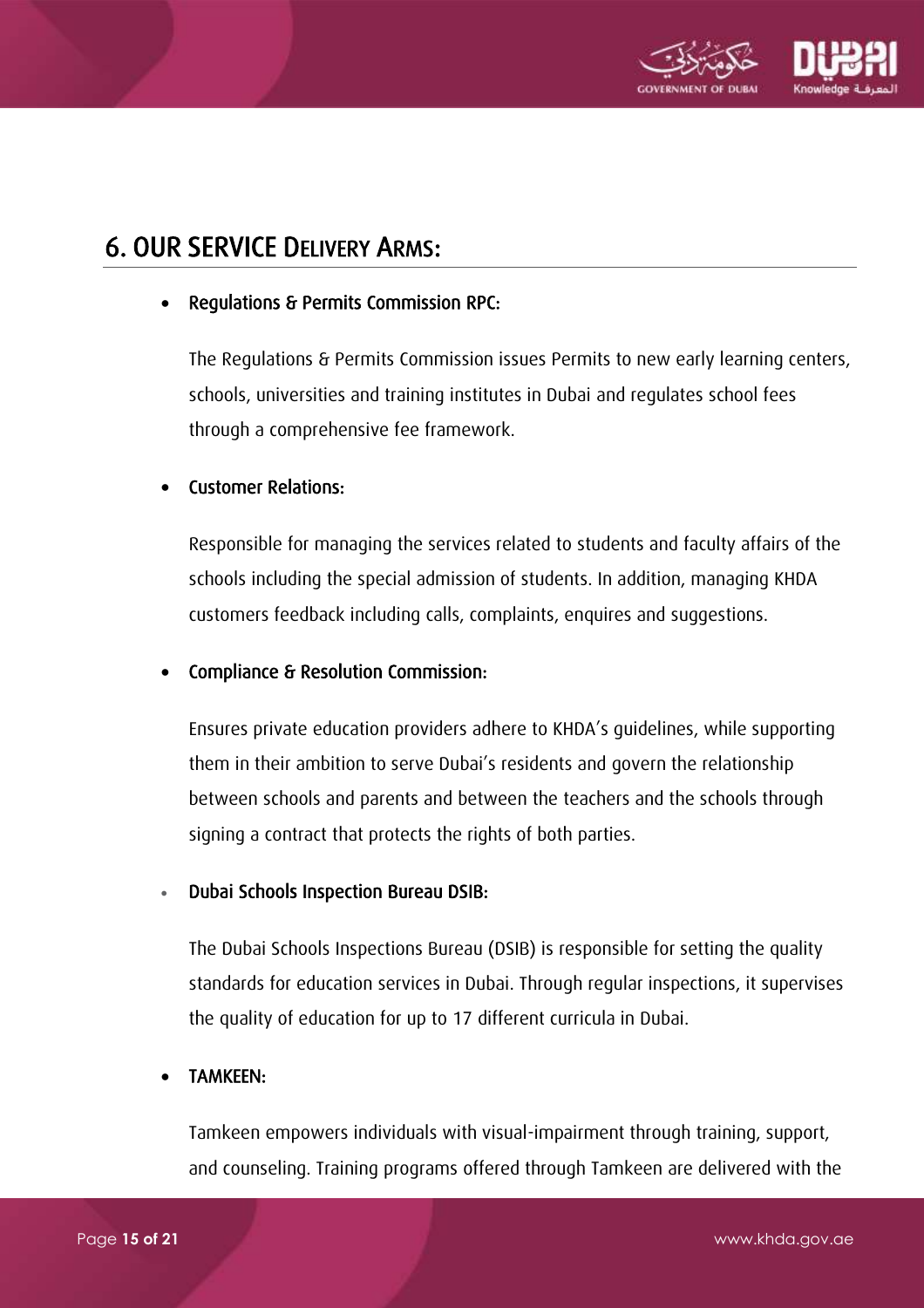

objectives of preparing the candidates for job placement by offering programs in the areas of IT Training, Professional Skills, English Language Training. Further to that, Tamkeen also offers services to corporates when needed in the areas of inclusion.

#### [National Institute For Vocational Education \(NIVE\)](http://www.nive.gov.ae/En/Default.aspx):

The main mandate of NIVE is to develop a highly skilled, flexible, employable workforce that forms the key to regional and international innovation, productivity and competitiveness. This is done by offering world class programs designed to cater to the current and future needs of the market in terms of talent

#### Emirates Nationals Development Program (ENDP)

Established as per the directives of HH Sheikh Mohammed Bin Rashid Al Maktoum, Vice President and Prime Minister of UAE and Ruler of Dubai, with the objective of increasing the presence and participation of UAE nationals in the key sectors of the economy - especially the private sector.

# <span id="page-15-1"></span><span id="page-15-0"></span>7. OUR SERVICE DELIVERY STANDARDS:

#### 7.1. WHAT YOU CAN EXPECT FROM US?

- We deal with you in a friendly, courteous and professional way.
- We are honest, fair, reasonable and unbiased in our service.
- We have an open door policy to all our customers
- We listen to your needs and enhance our services to exceed your expectations and insure your happiness
- We ensure the accuracy and the quality of the provided services.
- We ensure the continual improvement for our services and processes according to your needs.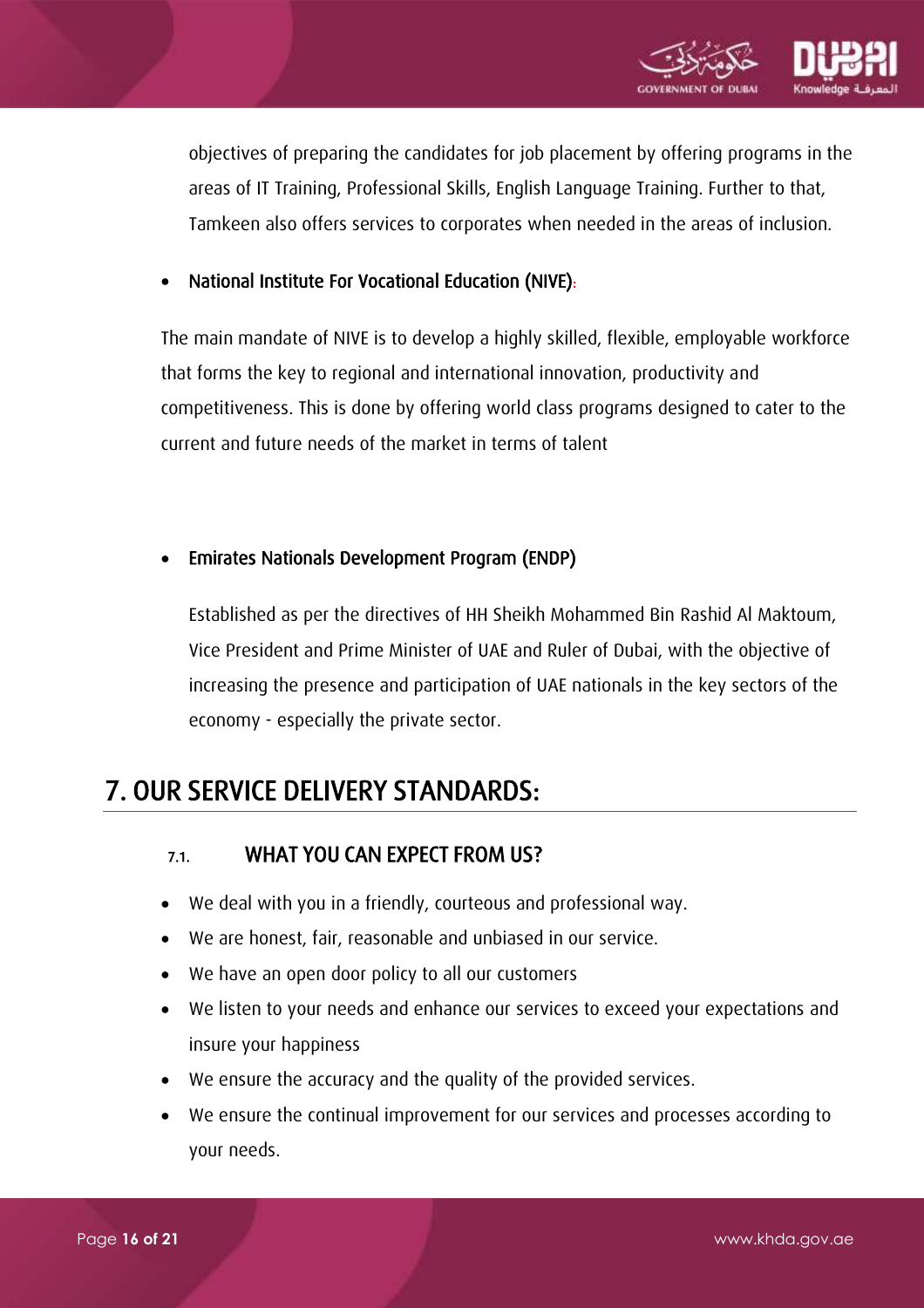

- We try to ensure the services are delivered as per the specified time frame.
- We keep you updated about your transactions status.
- We build positive relationships with our customers.
- We treat your information confidentially.
- We try to respond to your enquiries, complaints and disputes resolution request in an accurate and timely manner.
- We respect and listen to you.
- We ensure your views and suggestions will be considered to develop our services.
- We are committed to resolving your problems in timely manner.
- We try to ensure availability and suitability of the environment and facilities required to ensure the high level of provided services.

#### <span id="page-16-0"></span>7.2. WHAT WE EXPECT FROM YOU?

- Treat our employees with courtesy.
- Quote your reference number, if you have been given one, when contacting us.
- When required, provide us with all information and supporting documents within the specified times, in order for us to complete the service.
- Provide us with your positive and negative feedback in order for us to improve our service through complaints, compliments and suggestions.
- Respond to our employees' inquiries in timely manner in order for us to provide you with timely service.

#### <span id="page-16-1"></span>7.3. IF YOU VISIT US, WE WILL:

- Be friendly, courteous, and professional at all times.
- Greet you through our concierge "HAYAKOM" Team
- Bring the service to you through offering a VIP service.
- Provide you with the required information
- Provide knowledgeable staff to assist you.
- Collect your feedback on the services offered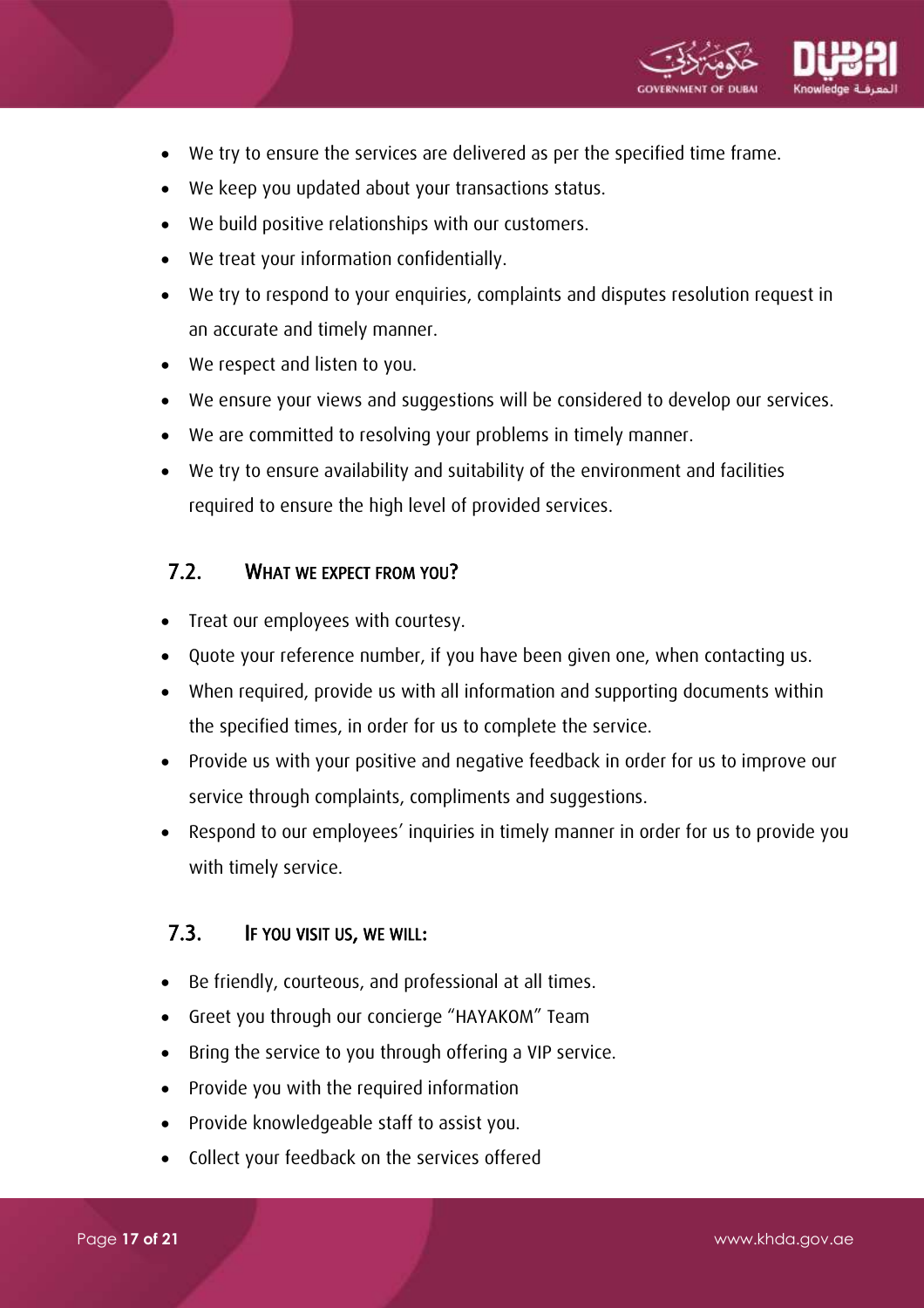

- Greet you out with a smile
- Be available between 7:30 am to 4:30 pm (GMT +4) from Sunday to Wednesday, 7:30 am to 2:30 pm Thursday.

#### <span id="page-17-0"></span>7.4. IF YOU CALL US, WE WILL:

- Welcome your call and always identify ourselves by the name.
- Answer your call within 5 seconds.
- Strive to resolve your query by the end of the call. If your call enquiry is more complex, we will provide you an interim response and advise you as to when a final response can be expected.
- Either give you the information you need or put you through to the best person to speak to.
- Be available between 7:30 am to 4:30 pm (GMT +4) from Sunday to Wednesday, 7:30 am to 2:30 pm Thursday.

#### <span id="page-17-1"></span>7.5. IF YOU VISIT OUR WEBSITE, WE WILL:

- Ensure that all needed information is available and is up to date including the below:
	- Full directory about private educational institutions in Dubai
	- Schools ratings and fees
	- Educational Permits' service requirements
	- KHDA publications and open data
	- KHDA News
	- KHDA engagement activities
	- FAQs
	- Links to KHDA mobile APPs (KHDA official mobile App)
	- KHDA directions and contact us details
	- Direct links to KHDA e-services and parent school contracts service
	- Brief about KHDA management team, entities and legislation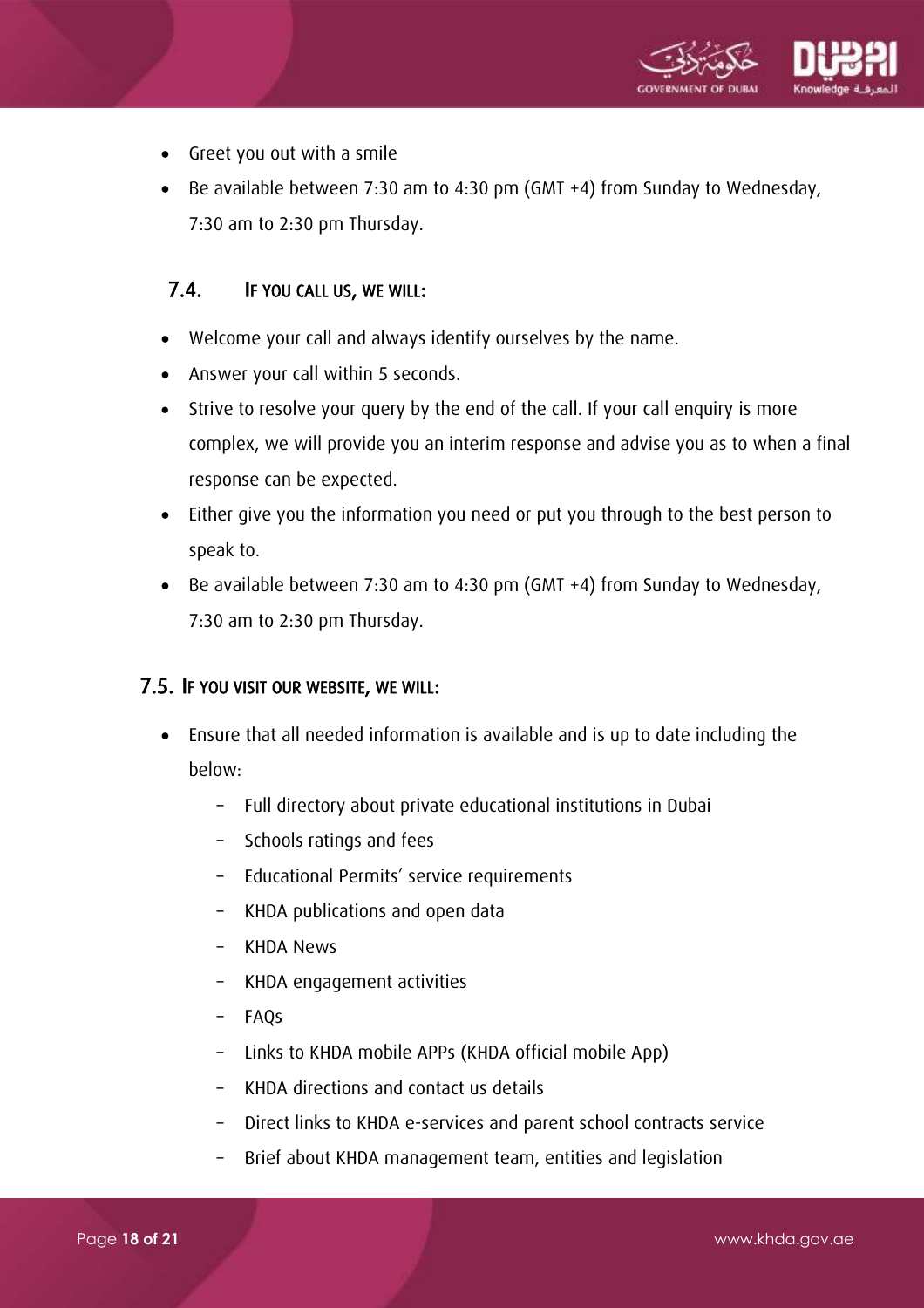

– Receive your complaints, enquiries, and disputes through our website [www.khda.gov.ae.](http://www.khda.gov.ae/)

### 7.6. IF YOU USE OUR KHDA MOBILE APP, WE WILL:

- Ensure that all needed information are available and are up to date and you will find the below:
	- Full directory about private education institution in Dubai
	- Schools ratings and Fees
	- Educational permits' services requirements
	- KHDA publications
	- KHDA News
	- Latest Social Media Feeds
	- KHDA directions and contact us details
	- Educational Permit services
	- Receive your complaints, enquiries, and disputes
	- Parents Portal (Parent school contract service)

#### <span id="page-18-0"></span>7.7. DEALING WITH ENQUIRIES:

- You can submit your enquiry through our online system provided on our website, email, contacting our call center, online chat, social media or directly with any of our employees.
- We will acknowledge your written communication within one working day and respond within five working days of the receipt of your enquiry.
- We will insure that our employees will provide you with accurate information.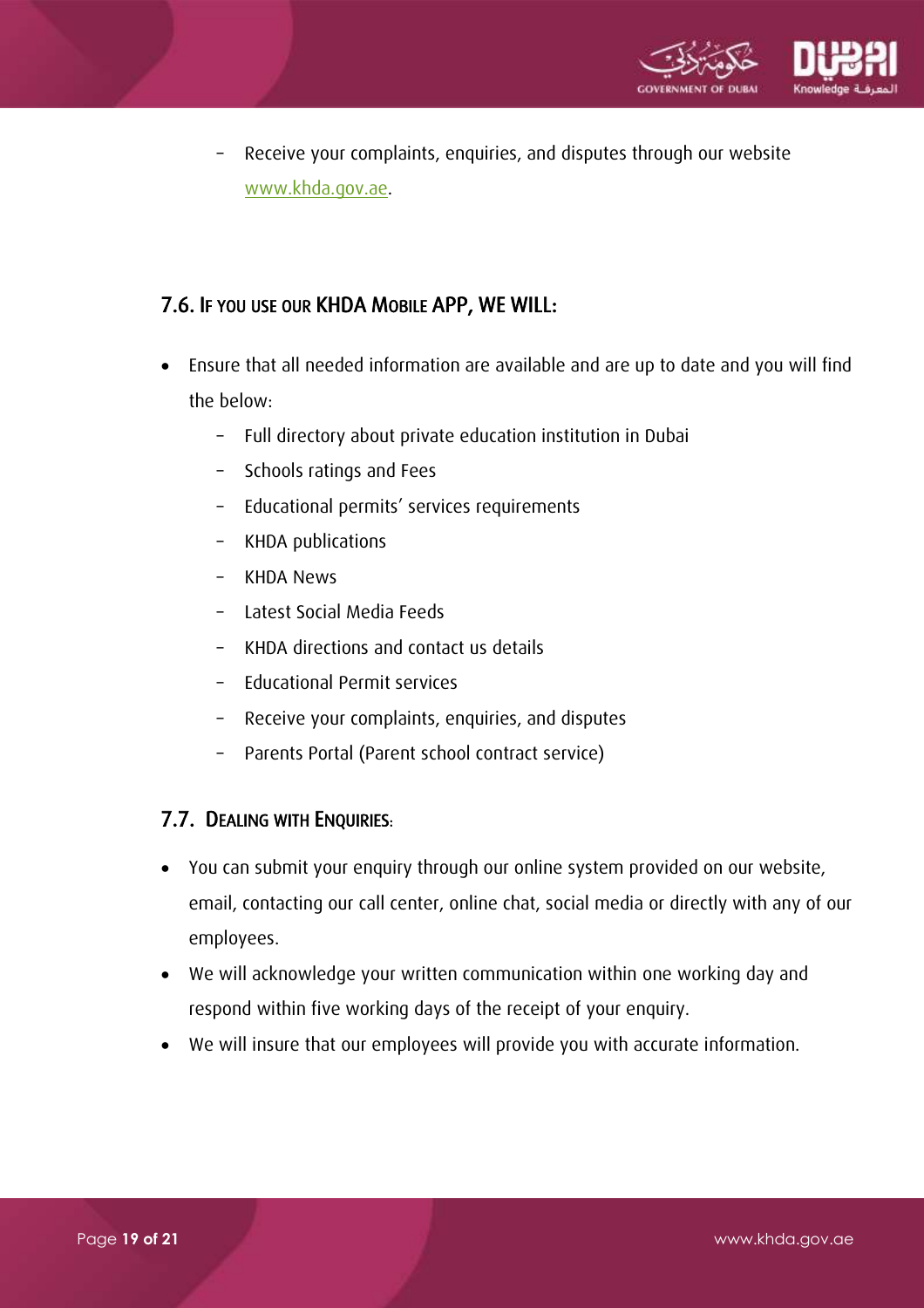

### 7.8. DEALING WITH COMPLAINTS:

- <span id="page-19-0"></span> If you are unhappy with any of our services you have received or if you feel that we have not met the standards in this charter, then:
- You can submit your Complaint through our online system provided on our website, email, contacting our call center or directly with our feedback specialist at the ground floor.
- We will respond promptly and seriously to all complaints received.
- We aim to acknowledge your Complaint within one working day.
- We aim to investigate your complaint, provide you with the proposed action to solve it, and seek your feedback about the proposed action within seven working days of receiving your complaint
- In scope complaints: Any complaint regarding our service, employees or premises.
- <span id="page-19-1"></span>Out scope complaints: Any complaint regarding external persons or factors.

#### 7.9. DEALING WITH DISPUTES:

- If there are any disagreement or difference that arises between the involved external parties in respect of which arbitration or conciliation may be requested from KHDA
- You can submit your Dispute resolution request through our online system provided on our website, email, contacting our call center or directly with our feedback specialist on the ground floor.
- We will respond promptly and seriously to all Dispute resolutions request received.
- We aim to acknowledge your Dispute resolution request within one working day.
- We aim to investigate your Dispute resolution request, provide you with the proposed action to solve it, and seek your feedback about the proposed action